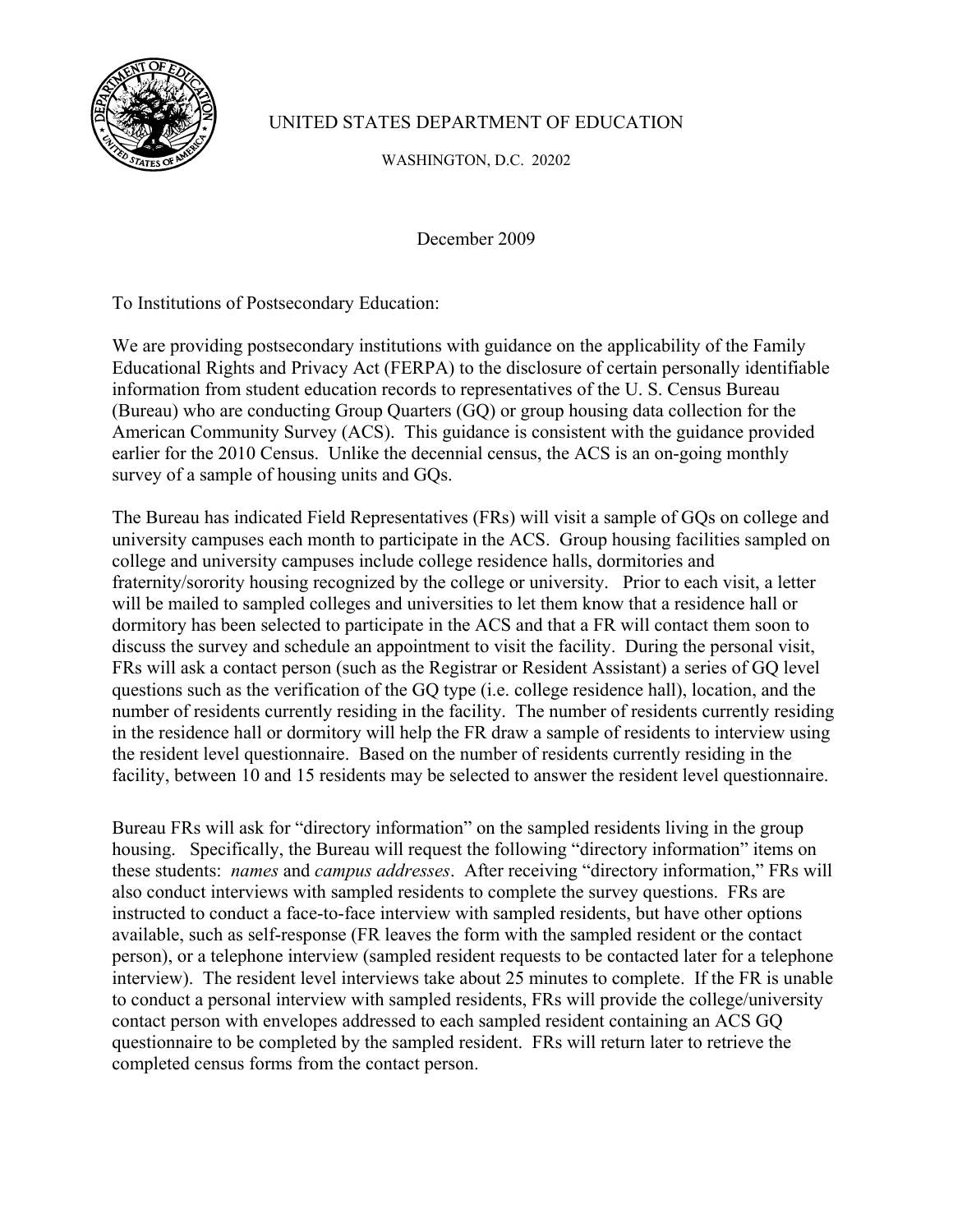For those students who do not complete and return the form to the contact person, FRs may ask the contact person to provide the information on the student that is being sought by the ACS. As explained more fully below, FERPA permits a school to disclose properly designated "directory information" on students, without consent, provided that the student has not opted out of directory information disclosures.

FERPA is a Federal law that protects a student's privacy interest in his or her "education records." FERPA provides that educational institutions, such as postsecondary institutions, may disclose education records, or personally identifiable information from such records, only if an eligible student has provided prior written consent, except in several specified circumstances. 20 U.S.C. § 1232g(b)(1) and (d). *See also* 34 CFR § 99.30. An "eligible student" is one who is at least 18 years of age or attends a postsecondary institution. *See* 34 CFR § 99.3. The term "education records" is broadly defined as those records that are:

- (a) Directly related to a student; and
- (b) Maintained by an educational agency or institution or by a party acting for the agency or institution.

34 CFR § 99.3 "Education records." Section 99.3 of the FERPA regulations also defines "personally identifiable information" as information that includes, but is not limited to:

(a) The student's name;

(b) The name of the student's parent or other family members;

(c) The address of the student or student's family;

(d) A personal identifier, such as the student's social security number, student number, or biometric record;

(e) Other indirect identifiers, such as the student's date of birth, place of birth, and mother's maiden name;

(f) Other information that, alone or in combination, is linked or linkable to a specific student that would allow a reasonable person in the school community, who does not have personal knowledge of the relevant circumstances, to identify the student with reasonable certainty; or

(g) Information requested by a person who the educational agency or institution reasonably believes knows the identity of the student to whom the education record relates.

As noted above, FERPA generally prohibits the nonconsensual disclosure of personally identifiable information from education records, except in certain circumstances. 20 U.S.C. § 1232g(b); 34 CFR § 99.31. Accordingly, if one or more of the exceptions are met, an educational agency or institution may disclose education records, or personally identifiable information from education records, without prior written consent. One exception to the general prior consent rule is the nonconsensual disclosure of information derived from education records that has been appropriately designated as "directory information" by the educational agency or institution. 20 U.S.C. § 1232g(b)(1); 34 CFR § 99.31(a)(11).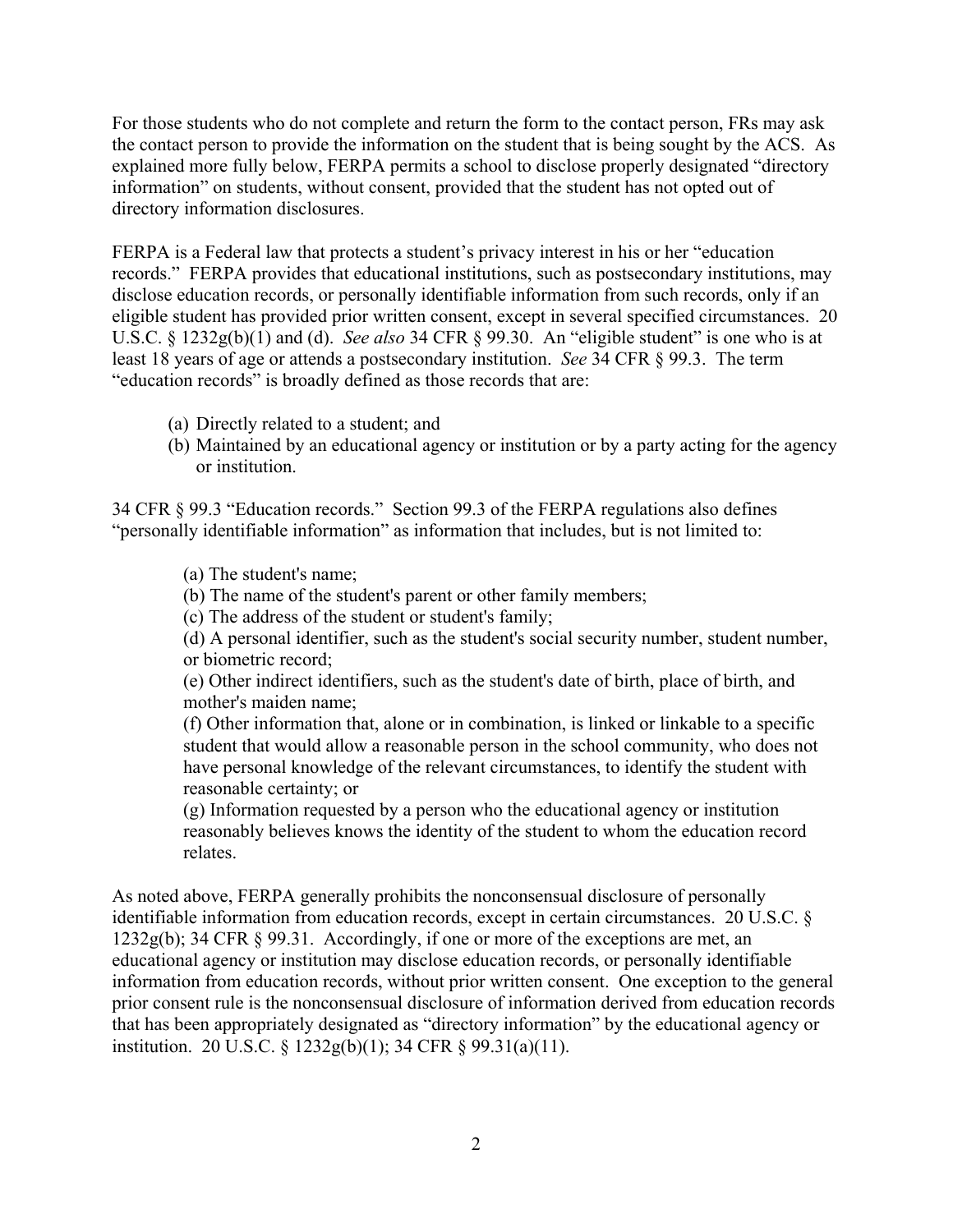FERPA defines "directory information" as information contained in an education record of a student which would not generally be considered harmful or an invasion of privacy if disclosed. 34 CFR § 99.3 "Directory information." Directory information includes, but is not limited to, a student's name, address, telephone number, date and place of birth, participation in officially recognized activities and sports, and dates of attendance. FERPA provides that a school may disclose directory information if it has given public notice of the types of information which it has designated as "directory information," the student's right to restrict the disclosure of such information, and the period of time within which a student has to notify the school in writing that he or she does not want any or all of those types of information designated as "directory information." 20 U.S.C. § 1232g(a)(5)(B); 34 CFR § 99.37(a).

Accordingly, postsecondary institutions may disclose, without prior written consent, properly designated "directory information" on those students who have not opted out of "directory information" disclosures to representatives of the Bureau. That is, an RA or other school official may provide ACS FRs with the names and campus addresses of students (who have not opted out), assuming that the institution has a "directory information" policy and has designated names and addresses as "directory information" items. If the student does not complete the ACS questionnaire and the FR requests that a school official, including an RA, fill out the ACS questionnaire in the student's absence, the school official may only disclose, without prior written consent, properly designated "directory information" to the FR.

The ACS GQ questionnaire also asks for information about the student's sex, ethnicity and race. However, school officials may not disclose this information, without prior written consent, to ACS FRs because these items of information may not be designated as "directory information." This Office, through letters, guidance, and compliance training, since at least 1991, has consistently advised that the disclosure of a student's sex, ethnicity or race as directory information would not comply with the regulatory definition, which provides that directory information is information that would not generally be considered harmful or an invasion of privacy if disclosed.

In addition, school officials have advised this Office that some local representatives of the Bureau have specifically requested the students' Social Security numbers (SSNs). Institutions should be aware that, as previously explained, they may only disclose properly designated "directory information" to the Bureau. As this Office has advised previously and as stated in a recent amendment to the FERPA regulations, SSNs may not be designated as "directory information" and disclosed without consent. *See* 34 CFR § 99.3 "Directory information" (b)(1). The recent amendment to the FERPA regulations also prohibits a school from using a student's SSN to disclose or confirm "directory information," unless the eligible student has provided written consent. The new provision in 34 CFR  $\S 99.37(d)$  states the following:

An educational agency or institution may not disclose or confirm directory information without meeting the written consent requirements in  $\S 99.30$  if a student's social security number or other non-directory information is used alone or combined with other data elements to identify or help identify the student or the student's records.